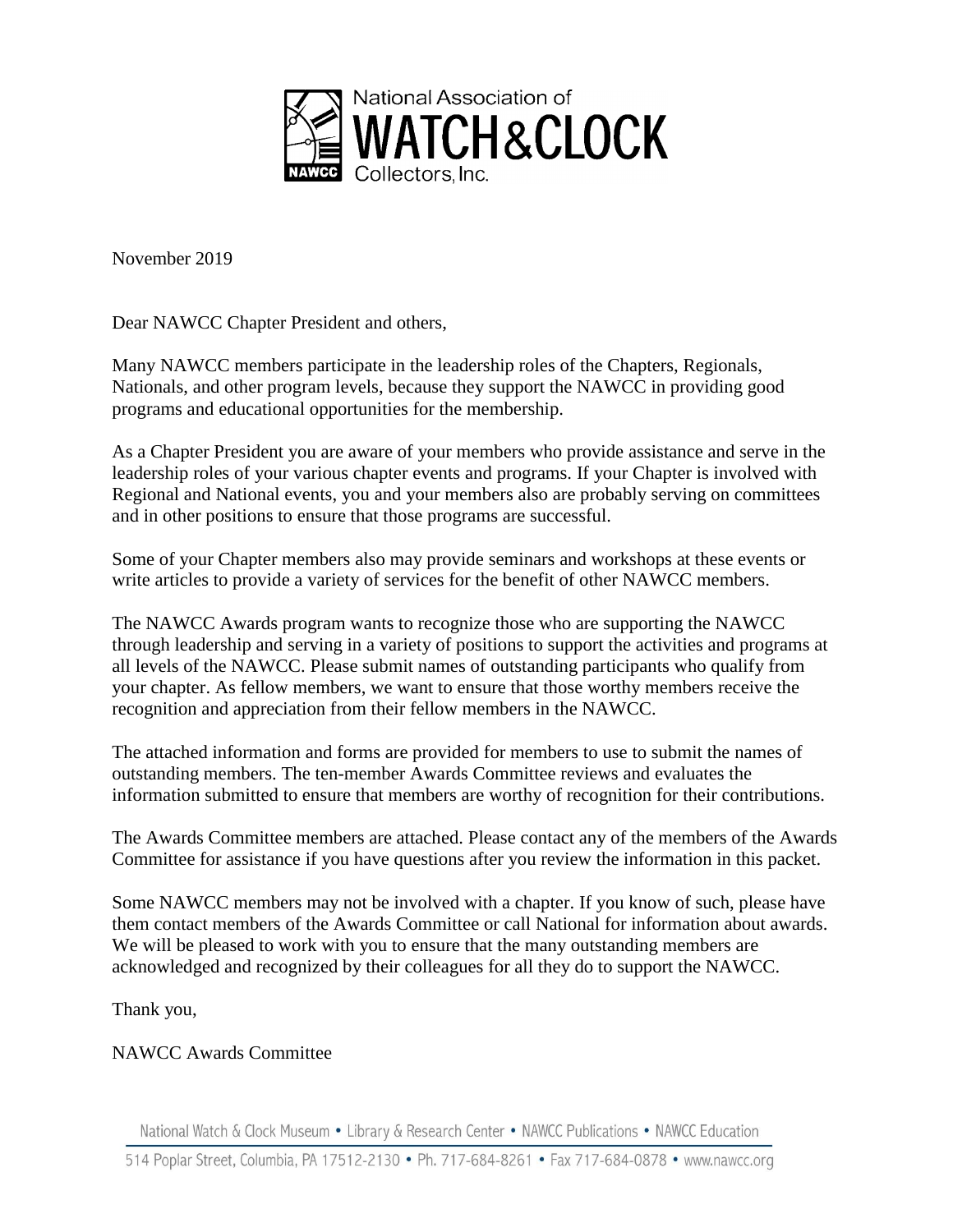## **GUIDELINES FOR SUBMITTING AN NAWCC FELLOW OR SILVER STAR FELLOW NOMINATION ON BEHALF OF ANOTHER MEMBER**

The NAWCC maintains an Awards Committee to evaluate nominations for the Fellow and Silver Star Fellow Awards and other awards throughout the year. This Committee has usually ten or more NAWCC members, including the Chair. Information and forms are available on the NAWCC website and may also be requested through the Awards Committee Chair or through National. A letter with information and an application also is sent to all Chapter Presidents annually.

#### Fellow and Silver Star Fellow Awards

The Fellow Award is considered for those members who contribute significantly to the goals and interests of the NAWCC. The Silver Star Fellow Award is considered for those who continue to serve the NAWCC after receiving the Fellow Award. A minimum of five years must have elapsed after receiving the Fellow Award to be considered. In the preparation of the Silver Star Fellow Award, the nominator should show the date of the Fellow Award and then list all activities that are to be considered from that date forward.

#### **Contributions**

In the information included with the nomination forms there is a request for general information, personal information, and six areas of contributions. The contribution section is the heart of the nomination and is briefly reiterated here as follows:

- 1. Chapter Activities: Serving on a Chapter board of directors or on various officer level or Chapter committee positions should be included.
- 2. Committee Chair and/or active participation on committees involved with putting on Regionals and/or National Conventions.
- 3. Participation on a National Committee as an official member.
- 4. Publication of articles in the NAWCC *Watch & Clock Bulletin* and other recognized horological literature, journals, newsletters, or other publications without remuneration.
- 5. Lectures, workshops, and technical demonstrations given at Chapter, Regional, or National meetings.
- 6. Good technical skills offered for the benefit of the general membership through workshops, articles, or other presentations.

*Note:* Some NAWCC members might not be Chapter members, but they do make significant contributions with articles, presentations, and other participation to support the NAWCC. Contact the Awards Committee Chair or a Committee member in preparing your nomination for this type of candidate.

#### Review of the Nomination Form

The nomination form provides a guideline and an avenue by which a nominee's contributions can be listed. In some cases if the background is extensive, it may be easier to retype the form and categories and then list the activities in a more expansive layout.

The basic information requested for the nominee is fairly straightforward. Be sure to include an accurate address and phone number.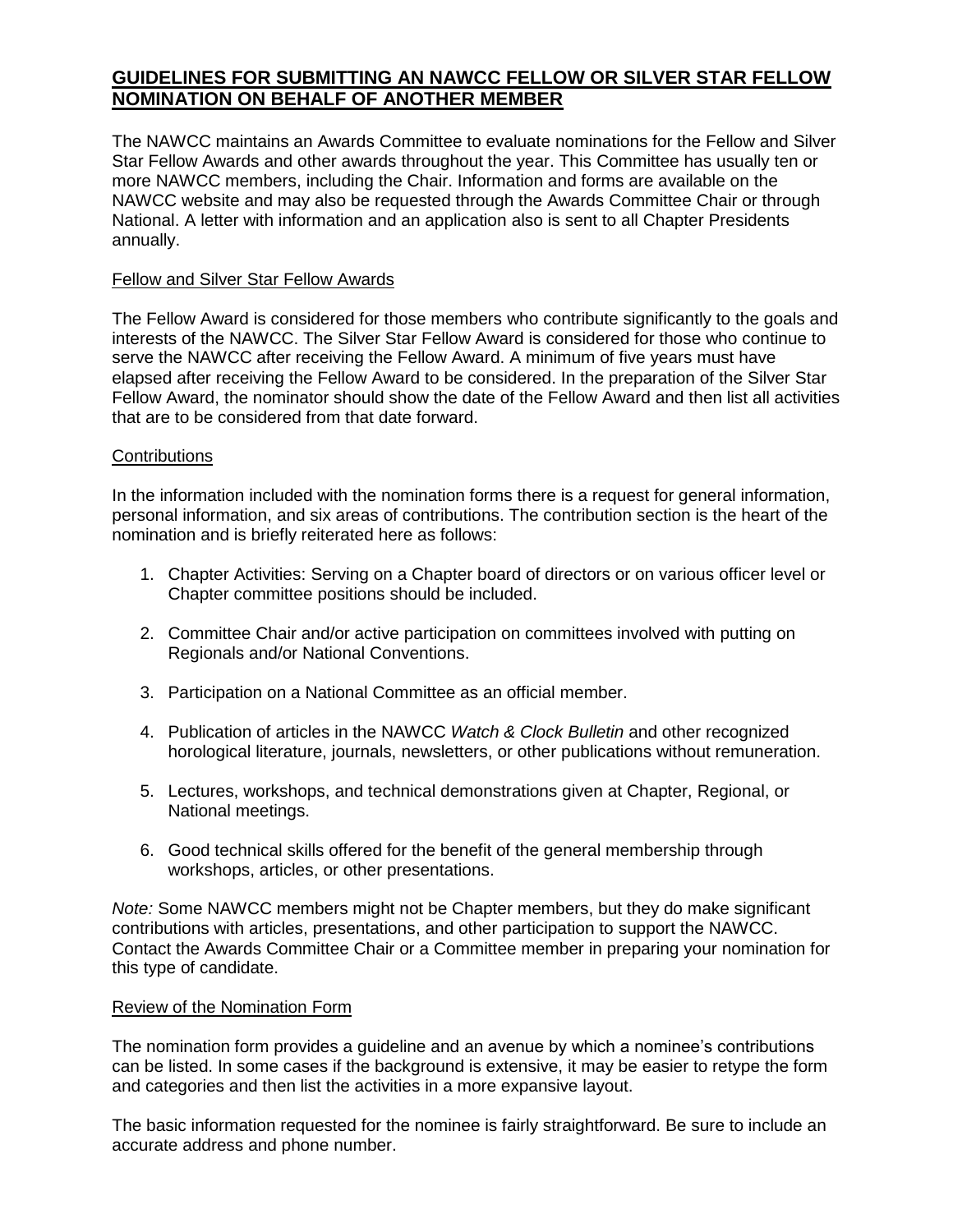A. Offices held and years of that service should be carefully organized and include specific title and years in each position for all the various levels. Follow a logical sequence and time chronology of each position. Elaborate on any special circumstances, such as growth in the Chapter, better programs, etc. If one of the categories does not apply to your candidate, just place N/A in that line.

B. Participation on committees, chairmanships, and other leadership roles should be carefully organized to show position and the years of that service for each level. Elaborate on any special contributions of your candidate in serving on the committee, chairmanship, or leadership role.

C. Publications, newsletter articles, newspaper articles, and other writing that promote horology and the NAWCC. These can be listed by title, date, and if practical, sample copies can be included. For extensive articles, references for the article title, date, and the document in which it was published should be listed for those who wish to review the articles. Articles in the NAWCC *Watch & Clock Bulletin* are always referenced by the title, date, year, and issue number.

D. Lectures, workshops, seminars, or assistance to NAWCC members or others that promote interest in horology and the goals of the NAWCC. These should be listed by topic, where conducted, and who was served. If presented at a Chapter meeting, Regional, or National Convention, clearly identify the venue by the format used in the *Watch & Clock Bulletin* along with the date of the presentation and the title of the topic. For example: Presented a seminar on "Determining the Strength of a Clock Mainspring" at the Chapter 75 meeting on June 23, 2008. If the candidate has good technical skills and expertise that are used to help other members, this should be included in this section.

E. Awards or recognition received. This should include the date of the Fellow Award when nominating for the Silver Star Fellow. All awards should include the name of the Award, the organization or group that provided the recognition, and the date it was presented.

F. The information requested for the person making the nomination is fairly straightforward. Include up-to-date information so you can be contacted if necessary. An email address should be included, if appropriate, to help expedite contacting you.

G. References should be included (at least two are required). Letters from the references with a recommendation should be provided. Additional letters of support from others are recommended to show general concurrence and support for the nominee.

*Special Note:* It is important to be clear and legible in your presentation. The Committee Chair and possibly other Committee members review the nominations for any corrections or other information that should be included. Once a nomination is determined to be complete and clear, the Chair makes copies for all Committee members for their evaluation. These copies are forwarded to each Committee member. Scoring by each Committee member is returned to the Chair for a final average score. This score determines either to award or not award and a recommendation for action is taken.

The nomination should be a clear and concise presentation of your candidate's qualifications. Keep in mind that you know your candidate very well and you are trying to represent very carefully his or her qualities and contributions for others to hopefully agree with you.

**Revised 9/9/2015**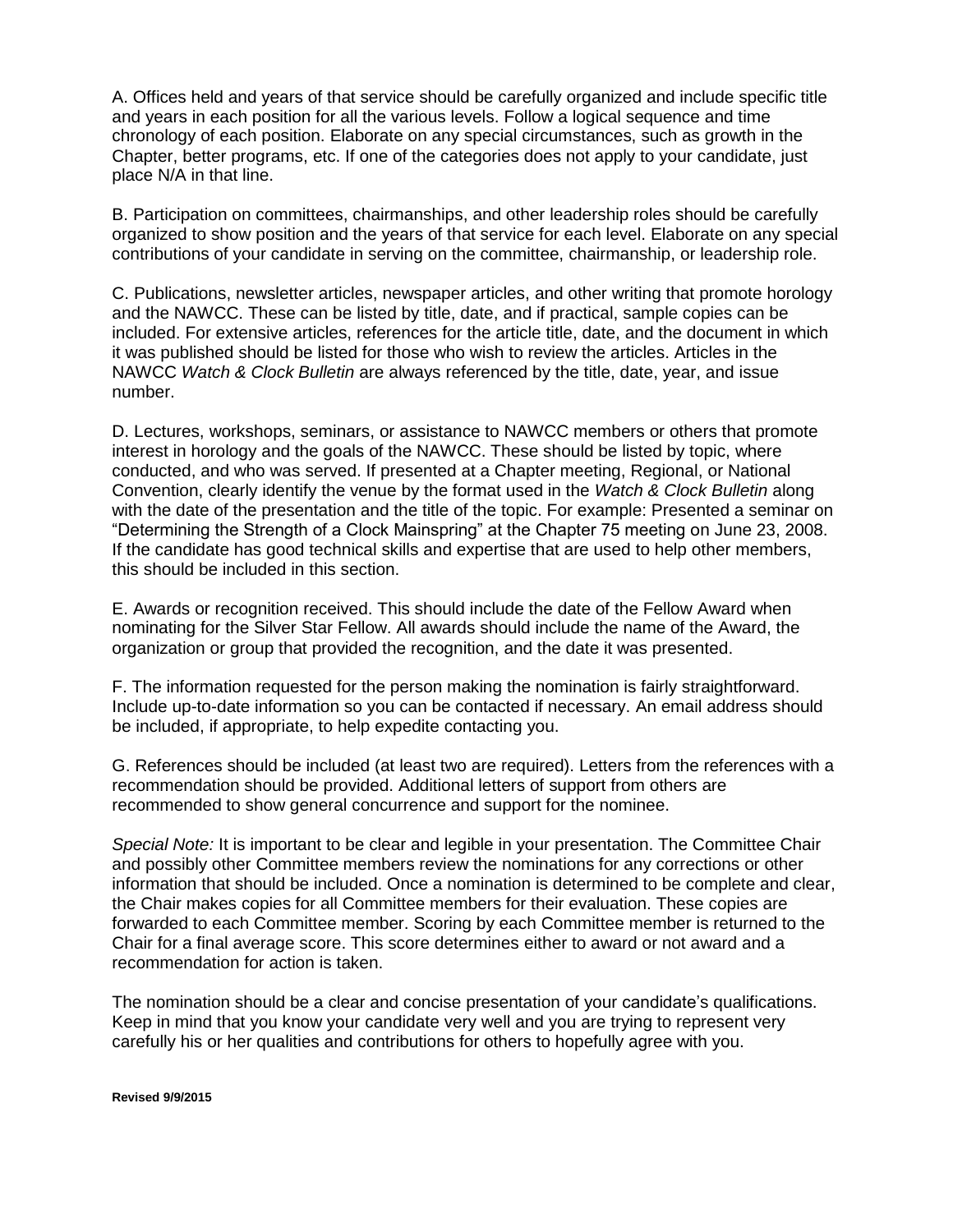## **INFORMATION FOR NAWCC FELLOW AWARD NOMINATIONS**

## **GENERAL**

- 1. An effort should be made to keep nominations secret from the nominee until the presentation is made.
- 2. All nominations should be coordinated with your Chapter President, if that applies, and submitted to the National Awards Committee Chair or a Committee Member.
- 3. If a nominee does not receive the Fellow Award, the candidate is not eligible for re-nomination for two years.

## **PERSONAL**

- 1. Must be a member in good standing for at least five years prior to nomination.
- 2. Demonstrate highest moral and ethical standards. Carry out NAWCC responsibility with integrity.
- 3. Active employees of the Association are not eligible.
- 4. Only activities for which the nominee is acting in a voluntary capacity should be included in the nomination. Activities for which remuneration is received should not be considered in the nomination.

## **CONTRIBUTIONS**

Unless there are extenuating circumstances, qualifying in only one of the major categories is usually not sufficient for the Fellow Award. In general, nominees should demonstrate activities in several categories over a long period of time.

- 1. Chapter Activities Participation at various officer level positions. Tangible evidence of leadership abilities that helped to improve the Chapter well being during the nominee's terms of office.
- 2. Committee Chairmanship and/or active participation on committees involved in putting on Regionals and/or National Conventions.
- 3. Participation on a National Committee as an official member.
- 4. Publication of articles in the *Watch & Clock Bulletin* and other recognized horological literature, journals or publications. None for remuneration.
- 5. Lectures, workshops and technical demonstrations given at Chapter, Regional, or National meetings.
- 6. Good technical skills offered for the benefit of the General membership through workshops, articles or other presentations.

## **GUIDELINE FOR SUBMITTING NOMINATIONS**

A guideline for helping in the preparation of a Fellow or Silver Star Fellow nomination is available by contacting the NAWCC Awards Chairman for a copy and other assistance.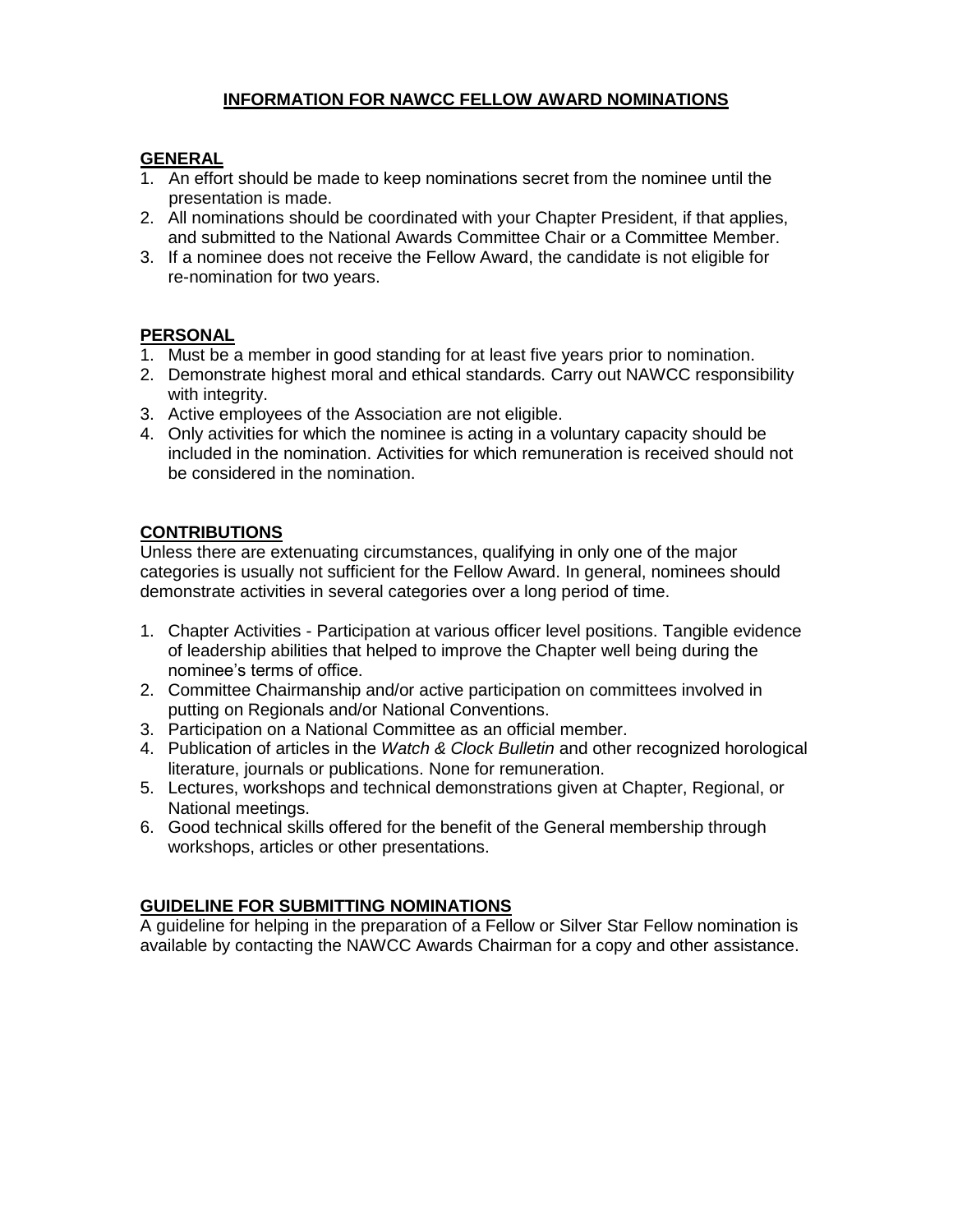## **INFORMATION FOR OTHER NAWCC AWARD NOMINATIONS**

#### **Chapter Citation Award**

For a Chapter Citation Award and Chapter of the Year Award, see the requirements and format for submittals as shown on the NAWCC website [www.nawcc.org.](http://www.nawcc.org/)

#### **Other NAWCC Awards for Individuals**

For other awards, see the listing and criteria shown for each award on the NAWCC website [www.nawcc.org.](http://www.nawcc.org/)

#### **NAWCC Gold and General Appreciation certificates for Members**

If you have members that do not meet the qualifications for the Fellow Award, but have provided outstanding services at any level that benefits and promotes the NAWCC and the membership, submit them for either a gold or general appreciation certificate.

The Gold Certificate should be submitted for those members that have met several of the qualifications for the Fellow Award, but are shy of extensive participation. This award should be considered for those that are contributing at a level that, with continued participation, will lead to a nomination for the Fellow Award.

The General Appreciation should be submitted for those that have provided an outstanding service or services to the NAWCC and the membership that is notable for recognition above acknowledgement at the Chapter level.

Submit requests for these awards by utilizing the application form and filling out those areas that apply or providing a letter that outlines the contribution of the nominee. It is always important to have support from several members.

The requests for these certificates can be sent through the Awards Committee.

## **Watch, Clock, Literary and Research Awards for Individuals**

The Henry B. Fried Watch Award, the Dana J. Blackwell Clock Award, the James W. Gibbs Literary Award and the Kenneth D. Roberts-Snowden Taylor Research Award can be given annually at the National Convention for outstanding achievement in those areas. Refer to the website [www.nawcc.org](http://www.nawcc.org/) or at this link [https://nawcc.org/index.php/member-resources/member-recognition.](https://nawcc.org/index.php/member-resources/member-recognition) You can also contact the NAWCC Awards Chair for additional information on nominating individuals for these awards.

## **Regional Certificates for Chairmanships**

These Regional certificates should be requested from National in Columbia, PA.

Thank you,

NAWCC Awards Committee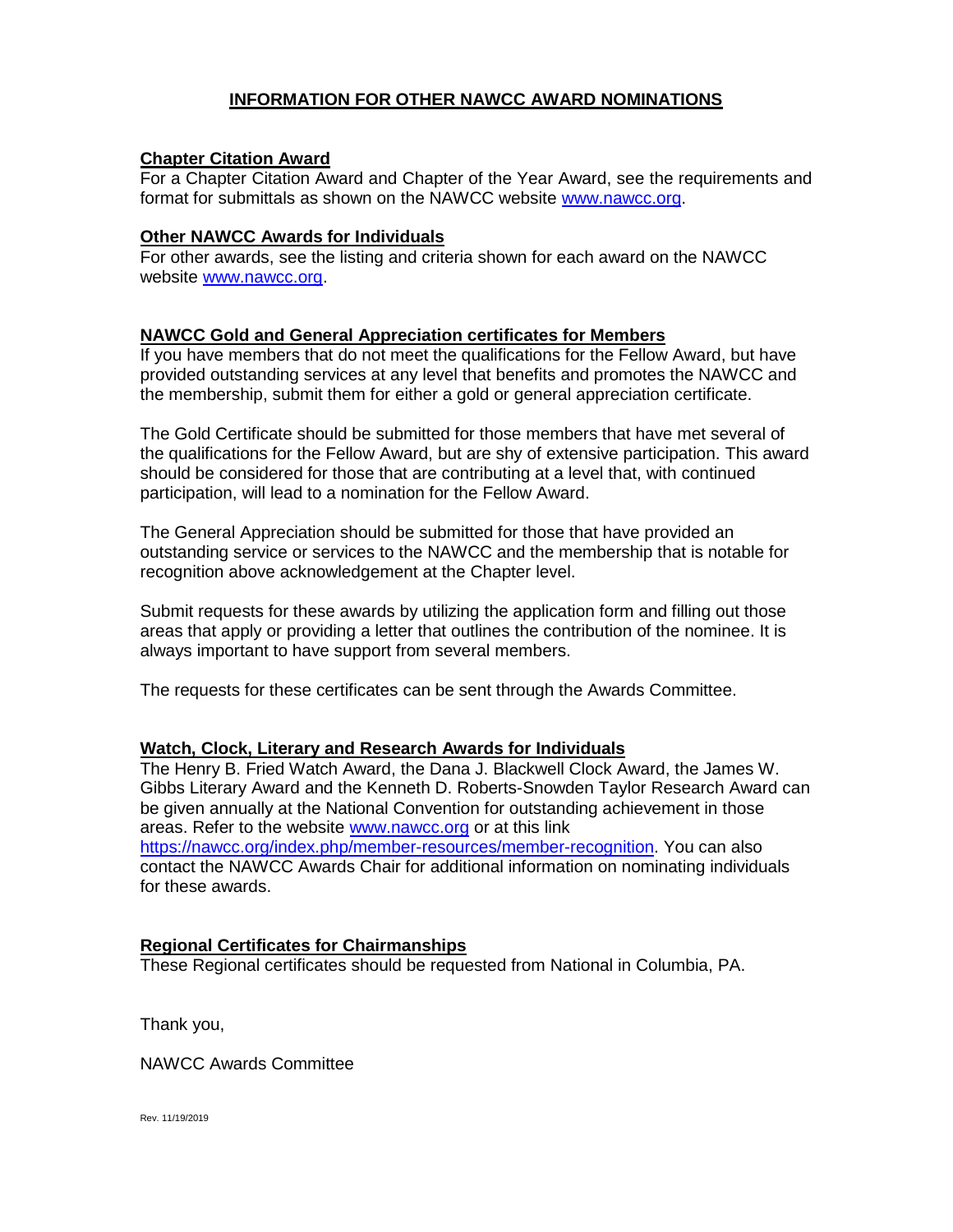# **NOMINATION FOR NAWCC FELLOW AWARD**

DATE NOMINATION SUBMITTED: \_\_\_\_\_\_\_\_\_\_\_\_\_\_\_\_\_

#### **INSTRUCTIONS: Please type or print clearly.**

Use exact title and dates of various offices, positions, activities, published work, educational programming, and awards that describe and define the contributions of the candidate that benefit the general membership and the NAWCC. Use additional paper or include other information as necessary.

Nominee Name:

Address:

 Phone: (\_\_\_\_\_\_) \_\_\_\_\_\_\_-\_\_\_\_\_\_\_\_\_\_ Email:

Nominee NAWCC Membership Number: Management Charles National Charles National Charles National Charles National Charles National Charles National Charles National Charles National Charles National Charles National Charles Years of Continuous Membership: Chapter Memberships:

## **A. OFFICES HELD AND YEARS OF THAT SERVICE**

Chapter Level:

National Committees:

National Offices:

**B. PARTICIPATION ON COMMITTEES, CHAIRMANSHIPS, AND OTHER LEADERSHIP ROLES** Chapter Level: **Example 2018** Chapter Level:

Regional Level:

National Level:

Other Participation:

**C. PUBLICATIONS, NEWSLETTER ARTICLES, NEWSPAPER ARTICLES, AND OTHER WRITING THAT PROMOTE HOROLOGY AND THE NAWCC, INC.**

*Watch & Clock Bulletin*:

Chapter Newsletters: **Example 2018** 

Horological Publications: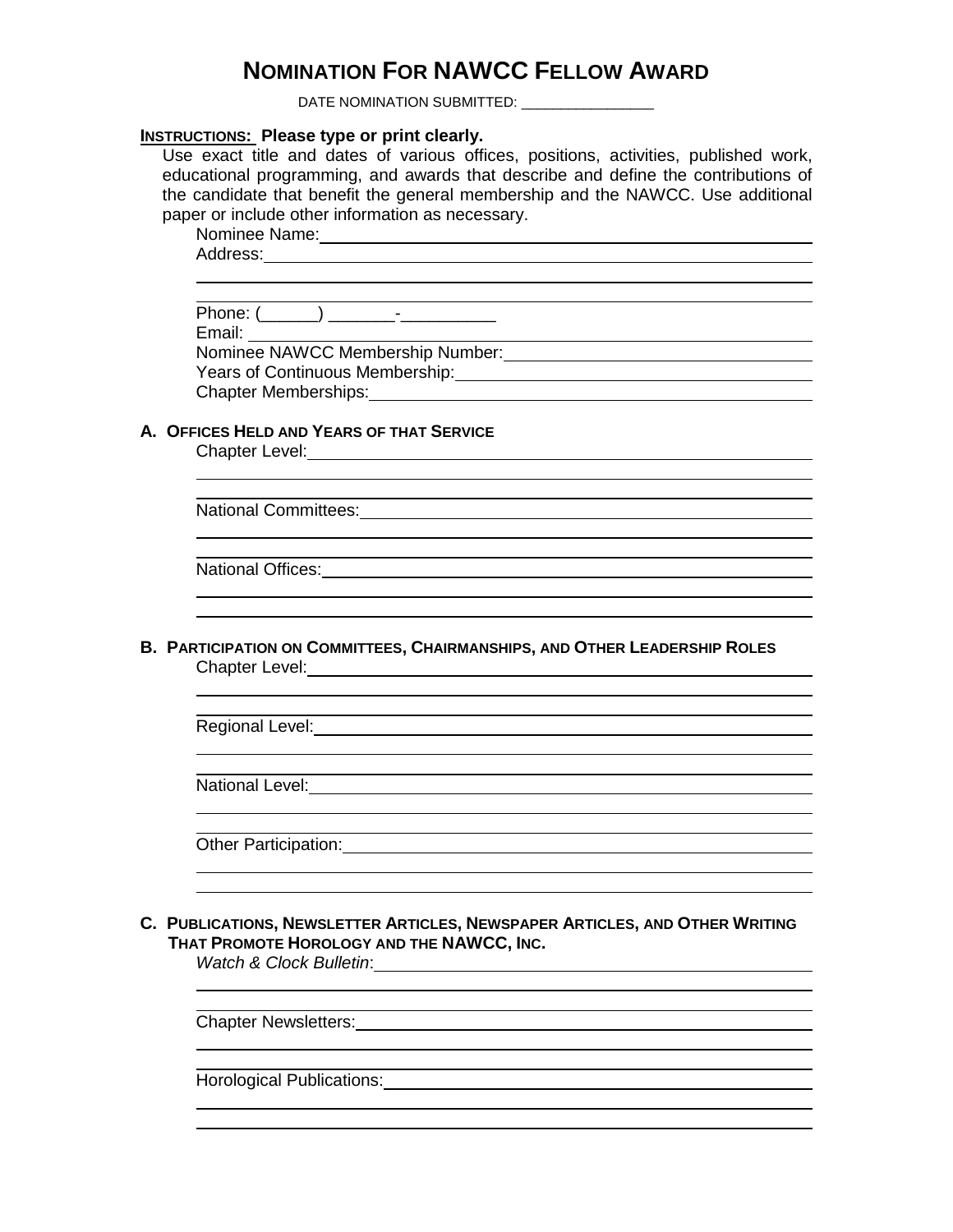Other Pertinent Publications: Manual According to the Contract of the Contract of the Contract of the Contract of the Contract of the Contract of the Contract of the Contract of the Contract of the Contract of the Contract

|  | (Include dates, references, or copies of articles, if available, that will provide<br>samples of this work.)                                                                                                                                                                  |
|--|-------------------------------------------------------------------------------------------------------------------------------------------------------------------------------------------------------------------------------------------------------------------------------|
|  | D. LECTURES, WORKSHOPS, SYMPOSIUMS, OR OTHER ACTIVITIES THAT ADVANCED THE<br>STUDY OF HOROLOGY, ASSISTED OTHER NAWCC MEMBERS OR THE PUBLIC, AND<br><b>PROMOTED THE GOALS OF THE NAWCC</b><br>List Activities, Dates, and Participants Served: Laterator and Activities, Dates |
|  | E. AWARDS OR RECOGNITION RECEIVED FOR ACTIVITIES RELATED TO HOROLOGY<br>List Awards, Recognition, and Other Acknowledgments by Date and by Whom:                                                                                                                              |
|  |                                                                                                                                                                                                                                                                               |
|  | F. NOMINATED BY:<br>Name: and the state of the state of the state of the state of the state of the state of the state of the state of the state of the state of the state of the state of the state of the state of the state of the state of the                             |
|  |                                                                                                                                                                                                                                                                               |
|  | Email: ___                                                                                                                                                                                                                                                                    |
|  | NAWCC Membership Number: Van Antonio Antonio Antonio Antonio Antonio Antonio Antonio Antonio Antonio Antonio A                                                                                                                                                                |
|  | Chapter Memberships: Management Chapter Memberships:                                                                                                                                                                                                                          |
|  |                                                                                                                                                                                                                                                                               |
|  | G. REFERENCES (AT LEAST TWO ARE REQUIRED):<br>Name: Name                                                                                                                                                                                                                      |
|  | NAWCC Membership Number: Management of the Management of the Management of the Management of the Management of the Management of the Management of the Management of the Management of the Management of the Management of the                                                |
|  |                                                                                                                                                                                                                                                                               |
|  |                                                                                                                                                                                                                                                                               |
|  | $\overline{\phantom{a}}$<br>Phone: (                                                                                                                                                                                                                                          |
|  |                                                                                                                                                                                                                                                                               |
|  |                                                                                                                                                                                                                                                                               |
|  |                                                                                                                                                                                                                                                                               |
|  |                                                                                                                                                                                                                                                                               |
|  |                                                                                                                                                                                                                                                                               |
|  |                                                                                                                                                                                                                                                                               |

#### Phone: (\_\_\_\_\_\_)\_\_\_\_\_\_\_-\_\_\_\_\_\_\_\_\_\_\_ Email:

\_\_\_\_\_\_\_\_\_\_\_\_\_\_\_\_\_\_\_\_\_\_\_\_\_\_\_\_\_\_\_\_\_\_\_\_\_\_\_\_\_\_\_\_\_\_\_\_\_\_\_\_\_\_\_\_\_\_\_\_\_\_\_\_

## **H. AWARD PRESENTATION:**

If application is successful, where and when would award be presented?